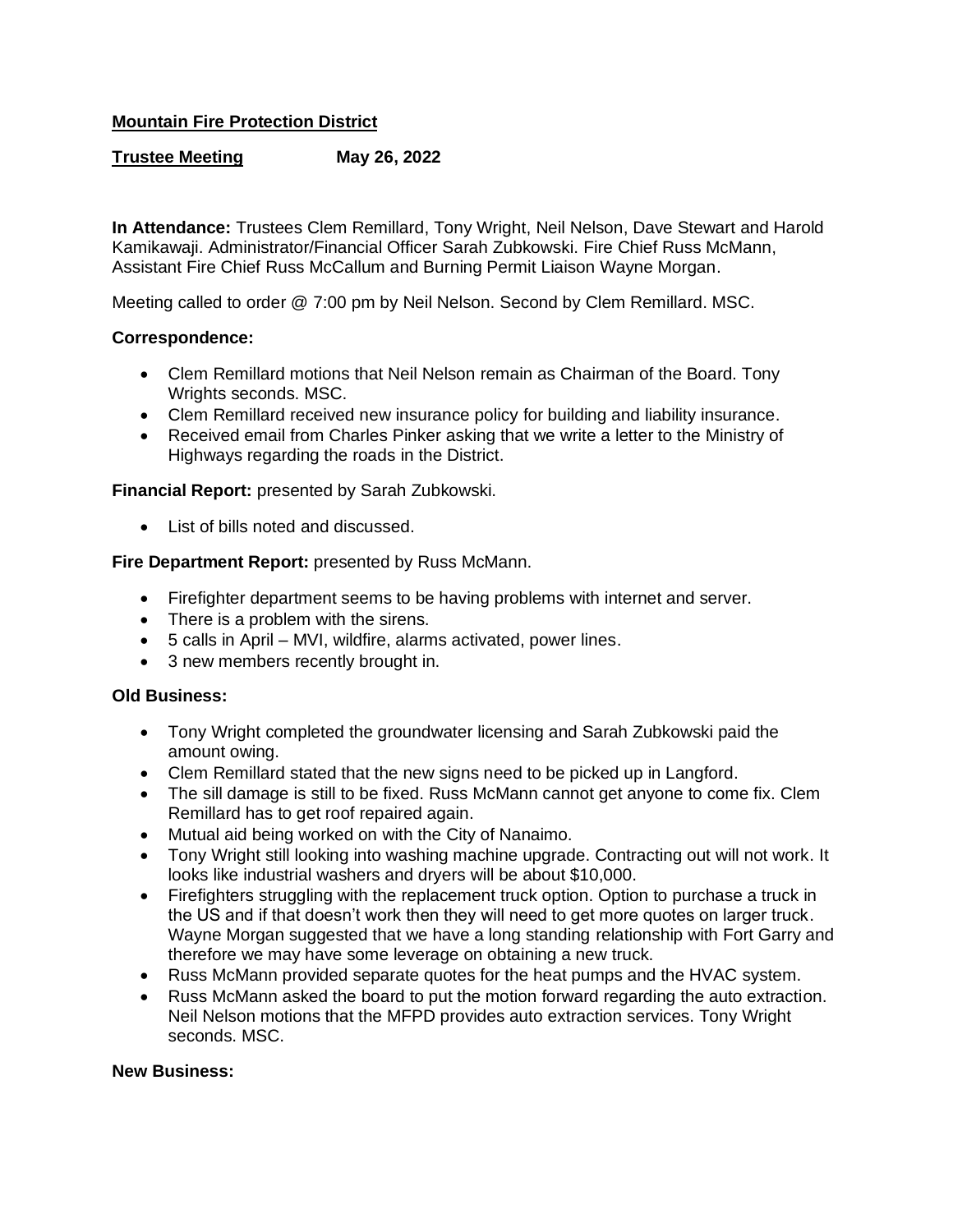- Clem Remillard stated that the cleaner noted that the urinal in the changeroom may be leaking. He asked the fire department watch for this.
- Russ McMann asked for the board to budget for swivel, rolling chairs in the 2023 budget. Need 12-14 swivel chairs.
- Clem Remillard updated the board on insurance coverage. Directors and Officers Insurance were not going to renew this. Our insurance agent has obtained the new insurance coverage and now it is cheaper.
- District signed off on agreement with Montessori school. Neil Nelson also signed the agreement. Russ McMann was consulted on water usage at Montessori school. Fire Department will have access to 15,000 gallons of water at the new school in above groundtanks. Board and Russ McMann agree that this is enough water so Clem Remillard will let them know that this is ok. Milner offered access to 5,800 gallons on their property as well. Clem Remillard motions that Board accept proposal from Discovery Montessori school of 15,000 gallons and 5,800 at Milner pending approval of tank design to essure that it meets the fire department requirements. Second Neil Nelson. MSC.
- Wayne Morgan noted that a resident in the District has offered access to his pond. He suggested some options for accessing this water.
- Clem Remillard noted that the Ministry of Transportation inspected the culverts at the new site of Montessori school and they need to be repaired.
- New signs for parking lot at Creekside will be installed by RDN. Russ McMann also contacted the City of Nanaimo regarding potential gates being installed. He also asked that the outhouse be removed. Charles Pinker asked the board to write a letter to Department of Highways regarding the parking lot at Creekside. Clem Remillard suggested also mentioning the condition of Jingle Pot Road. Harold Kamikawaji will draft an email to this extent.

# **Questions:**

## **Motions Adopted by E-Mail:**

- Motion to pay bills made by Neil Nelson Mar 31, 2022. Second by Tony Wright Mar 31, 2022.
- Motion to pay Sarah Zubkowski made by Tony Wright Apr 1, 2022. Second by Neil Nelson Apr 1, 2022.
- Motion to pay bills made by Neil Nelson Apr 7, 2022. Second by Harold Kamikawaji Apr 7, 2022.
- Motion to pay Sarah Zubkowski made by Tony Wright Apr 18, 2022. Second by Neil Nelson Apr 18, 2022.
- Motion to approve signs for the District made by Harold Kamikawaji Apr 20, 2022. Second by Tony Wright Apr 20, 2022.
- Motion to pay bills made by Harold Kamikawaji Apr 22, 2022. Second by Clem Remillard Apr 22, 2022.
- Motion to pay Sarah Zubkowski made by Tony Wright May 2, 2022. Second by Harold Kamikawaji May 2, 2022.
- Motion to pay bills made by Harold Kamikawaji May 10, 2022. Second by Neil Nelson May 10, 2022.
- Motion to pay bills and pay Sarah Zubkowski made by Neil Nelson May 17, 2022. Second by Harold Kamikawaji May 17, 2022.